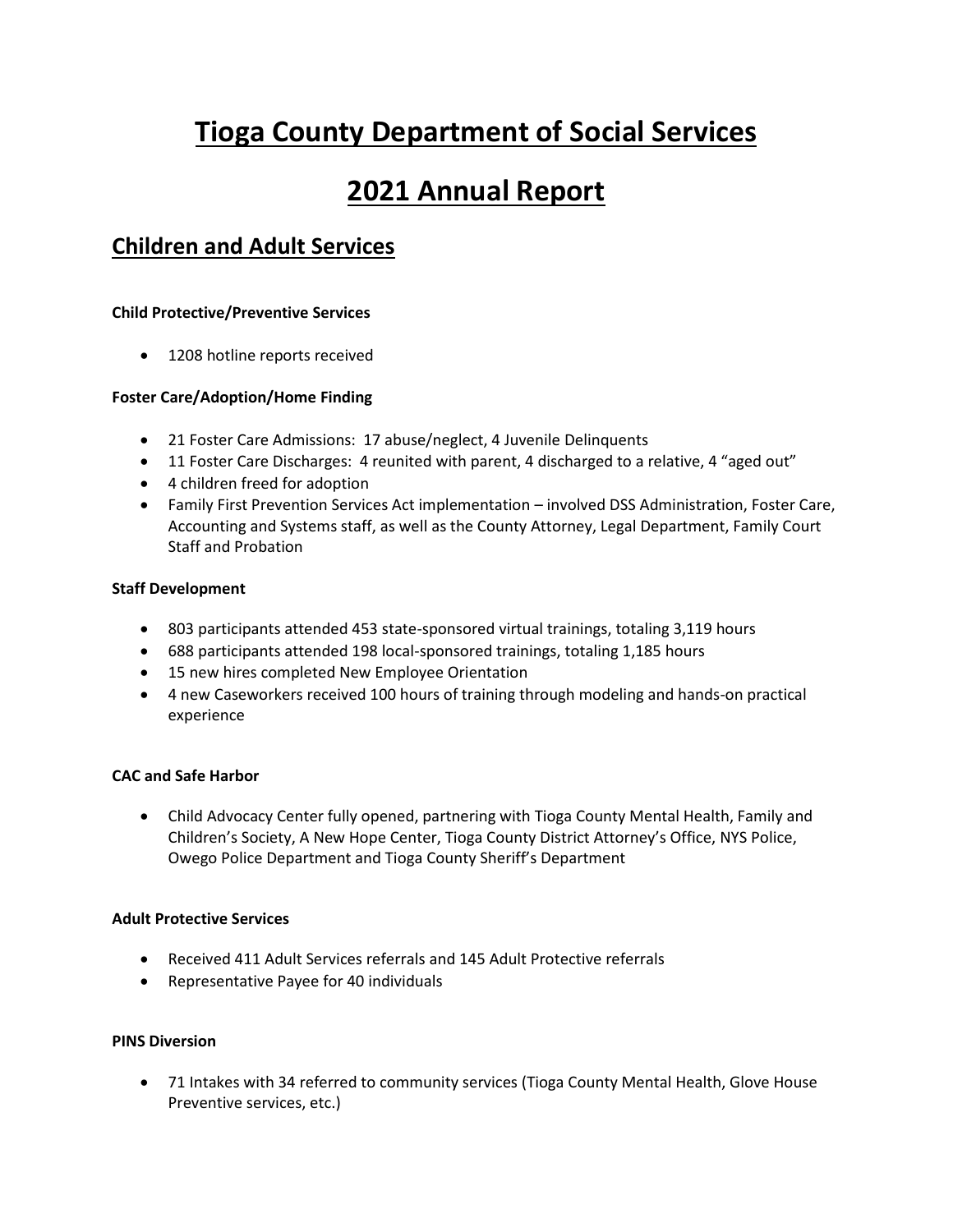# **Accounting/Systems/Fraud Activities**

- The Accounting Department participated in the Annual State Single Audit. The programs tested were HEAP (40 records) and SCU. They also audited 39 administrative disbursements. There were no significant findings.
- Accounting and Systems continue to integrate work functions to support to each other's units.
- Accounting has continued to maintain many services throughout the ongoing COVID pandemic, such as continuing to provide departments with needed reporting, processing timely payments with little to no loss of efficiency and back-up to Systems. This is due to the dedication of the accounting staff using and creating improved processes.
- Accounting worked with APS and maintained a total of 50+ rep payee accounts. Accounting did an estimated 6,000 transactions including taking in their incomes and processing payments totaling \$548,636 on their behalf. Accounting has also provided APS with monthly ledgers, and other needed reports.
- In 2021, we replaced the Northwoods Compass Pilot software program used by Caseworkers for field work. The new program, Traverse, is cloud based with many enhanced features.
- All Services Caseworkers cell phones were replaced with iPhone SE models to take advantage of the Traverse casework software used by staff while in the field

### **Employment and Transitional Supports**

### **HEAP**

- The Home Energy Assistance Program (HEAP) is a vital program that helps low-income people pay the cost of heating and heating/cooling repair costs in their homes. The 2020-2021 HEAP Season ran from November 2, 2020, through September 30, 2021. The HEAP Unit processed 5850 benefits resulting in allocations of \$2,711,303 or an average of \$463 per benefit.
- HEAP also assisted 79 homeowners with the repair or replacement of their primary heating equipment, for a total of \$50,902.

### **Temporary Assistance and Intake/Employment Unit:**

- The Safety Net caseload (single individuals and couples as well as families that have reached the 60-month time limit) average was 59 in 2021, down from 73 average in 2020.
- NYS Emergency Rental Assistance Program 280 Tioga County tenants applied. Although administered by the State, local staff did outreach and provided direct assistance to 179 tenants and 44 landlords. Three laptop computers and scanners were provided to community organizations to help facilitate the process for tenants who otherwise would not have program access.
- The Daycare unit is co-located in the Career Center. In 2021, the Daycare caseload was comprised of an average 98 cases serving an average of 167 children and 125 adults. These numbers are down from 2020 when the caseload was comprised of an average of 108 cases serving an average of 193 children and 138 adults.